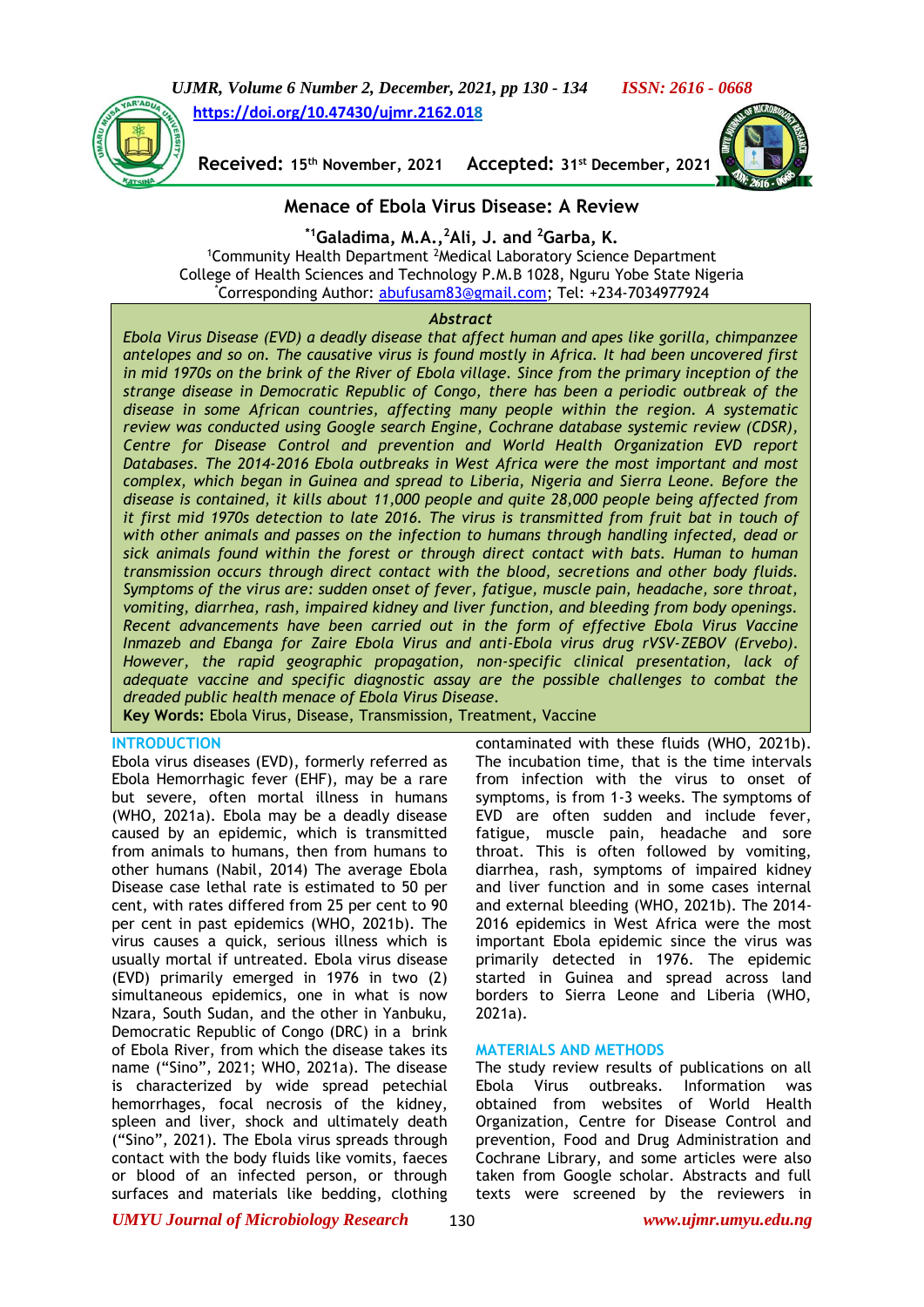selecting relevant articles based on the inclusion criteria. The review focus on the largest studies and the most recently published study results at the time of this review (August-November, 2021). Studies were selected to cover major Ebola endemic affected countries.

# **Brief History of Ebola Virus Disease**

The Ebola Virus Disease was discovered first in 1976, during an outbreak of Ebola hemorrhagic fever that occurred in Zaire and later in Sudan in that time. There were about 300 victims in each of the outbreak. The first person affected with Zaire Ebola Virus Disease was a Village head Teacher Mabalo Lokela by name, who stated displaying sign and symptoms of the strange disease on August, 26 1976 (Makund *et al.*, 2015). Tai Forest disease formally referred to as Ivory Cost Ebola virus Disease was discovered in 1994 by a Scientist conducting autopsies on Monkey and contracted the virus. Zaire Ebola virus Disease second outbreak occurred in 1995 in which 315 were affected and 254 people were death (Makund *et al.*, 2015).

Makund *et al.* (2015) also reported that in the year 2000, Uganda had an outbreak of Ebola Virus which affected and killed 425 and 224 respectively and Sudan Ebola virus was responsible. There was another outbreak in Democratic Republic of Congo in 2003 that affected 143 and killing 128 people. In 2007, new species of the virus surface in Uganda named Bundibugyo affecting 149 and killing 37 people (Makund *et al.*, 2015). In March, 2014 World Health Organization (WHO) reported an outbreak of Ebola virus Disease in Guinea, which the researchers traced to a 24 months old child that died in the year 2013. It was rapidly spread to other countries like Liberia, Nigeria and Sierra Leone. This outbreak was the largest and most fatal outbreak ever recorded in the region affecting about 28,000 people and killing about 11,000 people (Makund *et al.*, 2015; WHO, 2014).

# **Ebola Virus Disease in Nigeria**

During the West African Ebola virus epidemic in July 2014, an infected person Liberian-American man, Patrick Sawyer Flew from Monrovia, Liberia, to Lagos, Nigeria, brought EVD into Nigeria. Exposed responders were afterwards infected. To ward off a quick spread within Africa's most populous city, prompt reaction efforts concentrated on quickly establishing Ebola treatment units, training caregivers, and identifying all contacts for each case of Ebola. As a result of this rapid response, the outbreak was confined to two cities, Lagos and Port Harcourt, and additional spread of the Ebola virus through Nigeria and into other areas

in Africa was prevented. WHO declared Nigeria Ebola free on October 20, 2014 (WHO, 2014).

## **Mode of Transmission of Ebola Virus Disease**

The Ebola Virus Disease affects people living near tropical rain forest. The affected people are mostly isolated and the people they have been in contact with should be tracked and monitored for three weeks for clinical symptoms of the disease. Scientist think people are initially infected with Ebola virus through contact with infected animals, such as a fruit bat or non-human primates this is called spillover event. Subsequently, the disease spread from human to human, potentially infecting a versed number of human being (Beth *et al*., 2016; CDC, 2021a). This virus spreads through direct contact (like through broken skin or mucous membranes in the eye, mouth or nose) with: Blood or other body fluids (Urine, Sputum, Stool, Sperm, Breast Milk, Sweat, Amniotic fluid and Vomit) of a person who is ill with or has died from Ebola virus disease (EVD). Things (such as Cloths, Needles Bedding and Medical care Equipments) contaminated with body fluids from a person who is ill with or has died from (EVD) Infected fruit bats or non-primates (like Apes, Antelopes and Monkeys) Semen from a man who recovered from EVD through oral, vaginal or anal sex. The disease may be left in some certain body fluids like sperm of a patient who has regained from Ebola Disease, albeit they are doing not to have signs of severe illness. There is no proof that Ebola disease can be spread during sex or getting in touch with vulva fluids from a woman that has had Ebola disease (CDC, 2021a). By the time human being becomes infected with Ebola disease, they do not start showing clinical symptoms instantly. The interval between exposure to pathogen and developing symptoms is termed the incubation period. Human being can only spread Ebola disease to others after developing clinical and symptoms of Ebola disease (Beth *et al*., 2016; CDC, 2021a).

## **Symptoms of Ebola Virus Disease**

Symptoms may appear anywhere from 2-21 days after contact with the virus, with an average of 7-10 days. The course of the illness typically progresses from "dry" symptoms initially (like fever, aches and pains, and fatigue), and then progresses to moist signs of the disease which often includes: Fever, Aches and pains, like intense muscle and joint pain, headache and abdominal (stomach) pain, Weakness and fatigue, Gastrointestinal symptoms including diarrhea and vomiting, Unexplained hemorrhaging bleeding or bruising (Beth *et al*., 2016; CDC, 2021a; Nabil, 2014).

*UMYU Journal of Microbiology Research www.ujmr.umyu.edu.ng*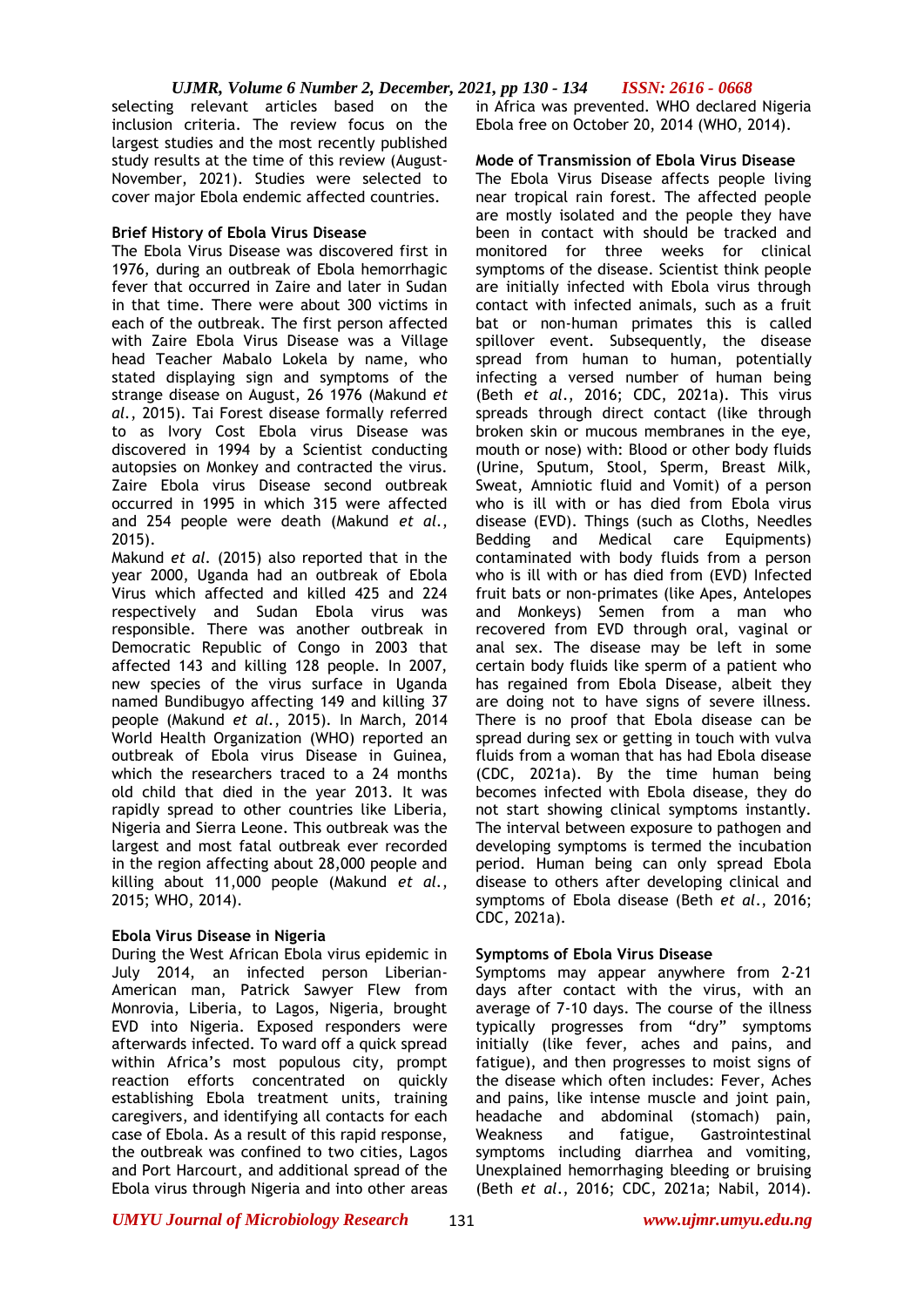Other symptoms may include red eyes, skin rash, and hiccups (late stage) (CDC, 2021b). WHO (2021a) reported that symptoms of Ebola virus in some cases, there is both the internal and external bleeding (for example oozing from the gums, or in the stool). So many mutual illnesses may have exerted clinical symptoms as Ebola Disease, including typhoid fever, malaria, tuberculosis or influenza (flu).

#### **Diagnosis of Ebola Virus Disease**

It is often difficult to clinically distinguish Ebola virus Disease from other communicable disease like Malaria, Typhoid fever and Meningitis. Many symptoms of pregnancy and Ebola disease are also quite similar because of risk to the pregnancy; pregnant women should ideally be tested rapidly if Ebola is suspected (WHO, 2021a) Confirmation that symptoms are caused by Ebola virus infection are made using the subsequent diagnostic methods: Antibodycapture Enzyme- Link Immunosorbent Assay (ELISA), Antigen-capture Detection test- Serum neutralization test, Reversed Transcriptase Polymerase Chain Reaction (RT-PCR) Assay, Virus Isolation by cell Capture and Electron Microscopy (WHO, 2021a).

#### **Who are at risks of contacting Ebola Virus Disease?**

Health care workers who do not use proper infection control while caring for Ebola patients and family and relatives in touch with infected patients, are at the very best danger of getting ill. Ebola disease may be transmitted when people come in touch with infected blood or other related fluids. The Ebola disease only poses a little danger to travelers or the public who did not cared for or been in touch (within 3 feet or 1 meter) with someone infected with the disease (CDC, 2021b).

## **Persistence of Ebola Virus Disease**

The disease can stay in parts of the body that are immune opportune sites after a short infection. These are sites where viruses and pathogens, like the Ebola disease are covered from the survivor's system, even after being cleared elsewhere in the body. These areas include the testis, aqueous humor of the eyes, breast, placenta, and central nervous system, particularly the cerebrospinal fluid (CDC, 2021b). Whether the virus is present in these body areas and how long varies by survivors, researchers are now probing how long the virus remains in these body fluids within Ebola disease survivors (CDC, 2021b).

## **Mode of Prevention of Ebola Virus Disease**

When living in or travelling to a neighborhood where Ebola virus is potentially present, there are a variety of ways an individual can use to guard himself and stop the spread of Ebola virus disease. Avoid contact with blood and body fluids (like Urine, Feces, Saliva, Sweat, Vomit, Breast Milk, Amniotic Fluids, Semen, and Vaginal Fluids) of people who are sick. Avoid contact with semen from a man who has recovered from EVD until laboratory testing shows that the virus is gone from his semen Avoid contact with items which will have come in touch with an infected person's blood or body fluids (like Cloths, Bedding, Needles and Medical Equipments). Avoid funeral or burial practices that involve touching the body of someone who died from EVD or suspected EVD. Avoid getting in touch with Bats, apes, Forest Antelopes, and non-human Primates (e.g. Monkeys, and Chimpanzees) blood, other bodily fluids or uncooked meat prepared from these or unfamiliar animals (bush meat) (CDC, 2021b).

## **Ebola Virus Vaccine**

CDC (2021a) reported that the United State Food and Drug Administration (FDA) approved the Ebola Vaccine rVSV-ZEBOV (called Ervevo<sup>TM</sup>) on December 19, 2020 This is the first FDAapproved vaccine for Ebola virus disease. This vaccine is given as a one dose vaccine and has been found to be safe and protective against Zaire Ebola virus, which has caused the most important and most deadly Ebola outbreak to date. On February 26, 2020, the Advisory Committee on Immunization Practices (ACIP) suggested pre-exposure preventive vaccination with rVSV-ZEBOV for adult's  $\geq$  18 years age within the U.S population who are at potential occupational risk of exposure to Zaire Ebola disease. This recommendation includes adults who are: Responding or getting to answer an epidemic of Ebola virus Disease, Laboratories or other staff working at biosafety facilities that work with live Ebola virus, Healthcare personnel working at federally designated Ebola treatment centers in countries. A two-dose vaccine regimen of a different vaccine that was also designed to protect against the Zaire Ebola virus species Ebola- was used under a research protocol in 2019 during an Ebola outbreak within the Democratic Republic of Congo. The two doses of this vaccine used two distinct vaccine components (Ad 26. ZEBOV and MVA-BN-Filo) and the regimen requires an initial dose and a 'booster' dose 56 days after. This vaccine is not yet endorsed by the Food and Drug Administration for ordinary use (CDC, 2021b).

WHO (2021b) recounted that, the Ervebo vaccine had been shown to be efficient in protecting human being from the kind of Zaire Ebola disease, and is recommended by the strategic advisory group of experts on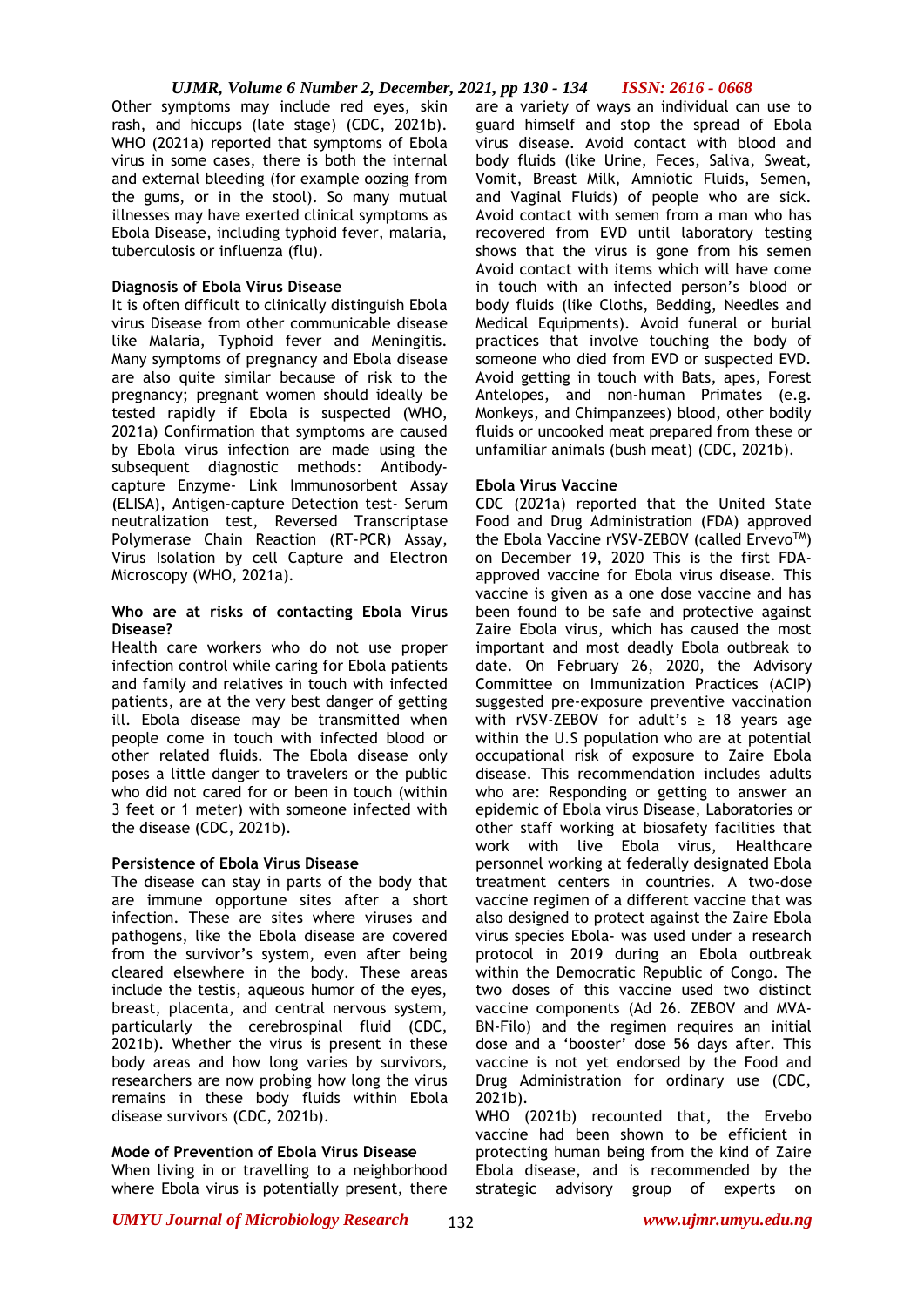# *UJMR, Volume 6 Number 2, December, 2021, pp 130 - 134 ISSN: 2616 - 0668*

immunization as part of broader set of Ebola outbreak response tools. In December, 2020, the vaccine was endorsed by the U.S Food and Drug Administration and prequalified by World Health Organization for use in individuals 18 years of age and older (excepts for pregnant and breast feeding women) for protection against Ebola virus Disease caused by Zaire Ebola virus. WHO (2021b) further reported that the vaccine had been administered to more than 350,000 people in Guinea and in the 2018- 2020 Ebola virus disease outbreaks in the Democratic Republic of Congo under "Compassionate use" principle. The vaccine has shown to be safe and effective against the species of Zaire Ebola Virus. A global stock pile of the Ervebo vaccine has been available starting January, 2021 (WHO, 2021a). In May 2020, the European Medicines Agency recommended granting marketing authorization for a 2- component vaccine called Zebdeno and Mvabea for individuals 56 weeks upward. The vaccine is taken in 2 doses: Zebdeno is taking first followed by Mvabea which is given in 8 weeks later as a second dose. This prophylactic 2-dose regimen is therefore not suitable for an outbreak response where immediate protection is necessary (WHO, 2021a).

## **Treatment of Ebola Virus Disease**

CDC (2021b) reported that, there are currently two treatments approved by the U.S. Food and Drug Administration (FDA) to manage EVD posed by the Ebola disease, species Zaire Ebola virus, within adults and children. The primary drug approved in October, 2020. Inmazeb may be a combination of three monoclonal antibodies (Atoltivimab, Maftivimab, and Odesimabebgn). The other drug, Ebanga, may be a single monoclonal antibody that was endorsed in December, 2020. Monoclonal antibodies (often abbreviated as mAbs) are proteins produced in a laboratory or other manufacturing facilities that act like natural antibodies to prevent a germ like an epidemic from replicating after its infected an individual. These particular mAbs bind to a part of the Ebola disease's surface known as glycoprotein, which stop the virus from entering a person's cells (CDC, 2021b). In a nut shell Inmazeb targets the glycoprotein that is on the surface of Ebola disease. Glycoprotein binds to the cell receptor and fuses the viral and host cell membranes allowing the virus into the cell. The three antibodies that structure Inmazeb can bind to the present glycoprotein simultaneously and block attachment and entry of the virus into the cell. Ebanga blocks binding of the virus to cell receptor, preventing its entry into the cell. Both of these managements, alongside two others, were evaluated in a randomized

controlled trial during the 2018-2020 Ebola epidemics within the Democratic Republic of Congo. The overall survival was much higher for patients receiving either of the two drugs that were now endorsed by the FDA. Neither Inmazeb<sup>TM</sup> nor Ebanga<sup>TM</sup> are evaluated for efficacy against species apart from Zaire Ebola disease (CDC, 2021b).

# **Supportive care to Ebola Virus Patients**

CDC (2021b) Reported that whether or not other treatments are available, basic interventions are often significantly improve chances of survival when provided early. These are mentioned as supportive care, and include: Providing fluids and electrolytes (body salt) orally or through infusion into the vein (intravenously). Using medication to support vital sign, reduce vomiting and diarrhea, and to manage fever and pain, testing other infections, if they occur. Furthermore WHO (2021a) reported that rehydration with oral or intravenous fluids and treatment of specific symptoms improved survival. A range of potential treatments includes blood products, drug therapies and immune therapies are currently being evaluated.

# **Controlling Infection in Healthcare Settings**

Medical workers must take necessary standard preventive measures when caring for patients, no matter their presumed assayed result. The measures may include basic proper hand hygiene, respiratory hygiene, use of Personal Preventive Equipment (to block spills or other in touch with infectious materials), safer injection and burial skills. Healthcare workers caring for patients with suspected or confirmed Ebola virus should apply extra infection control measures to stop contact with the patient's blood and body fluids and contaminated surface or materials like clothing and bedding. When in touch (within a meter) of patients with the disease, medical personnel most use a face mask (a face protector or an eye goggles), a clean, laboratory coat, and disposable hand gloves (sterile gloves for some procedures) (WHO, 2021b).

## **Care for People who recovered from Ebola Virus Disease**

A number of medical complications have been reported in people who recovered from Ebola, including psychological state issues. Ebola virus may persist in some body fluids, including semen, pregnancy related fluids and breast milk (WHO, 2021b). All Ebola virus survivors and their sexual partners should receive counseling to ensure safer sexual practices until their semen has twice tested negative. Survivors should be giving condoms as a contraceptive or

*UMYU Journal of Microbiology Research www.ujmr.umyu.edu.ng*